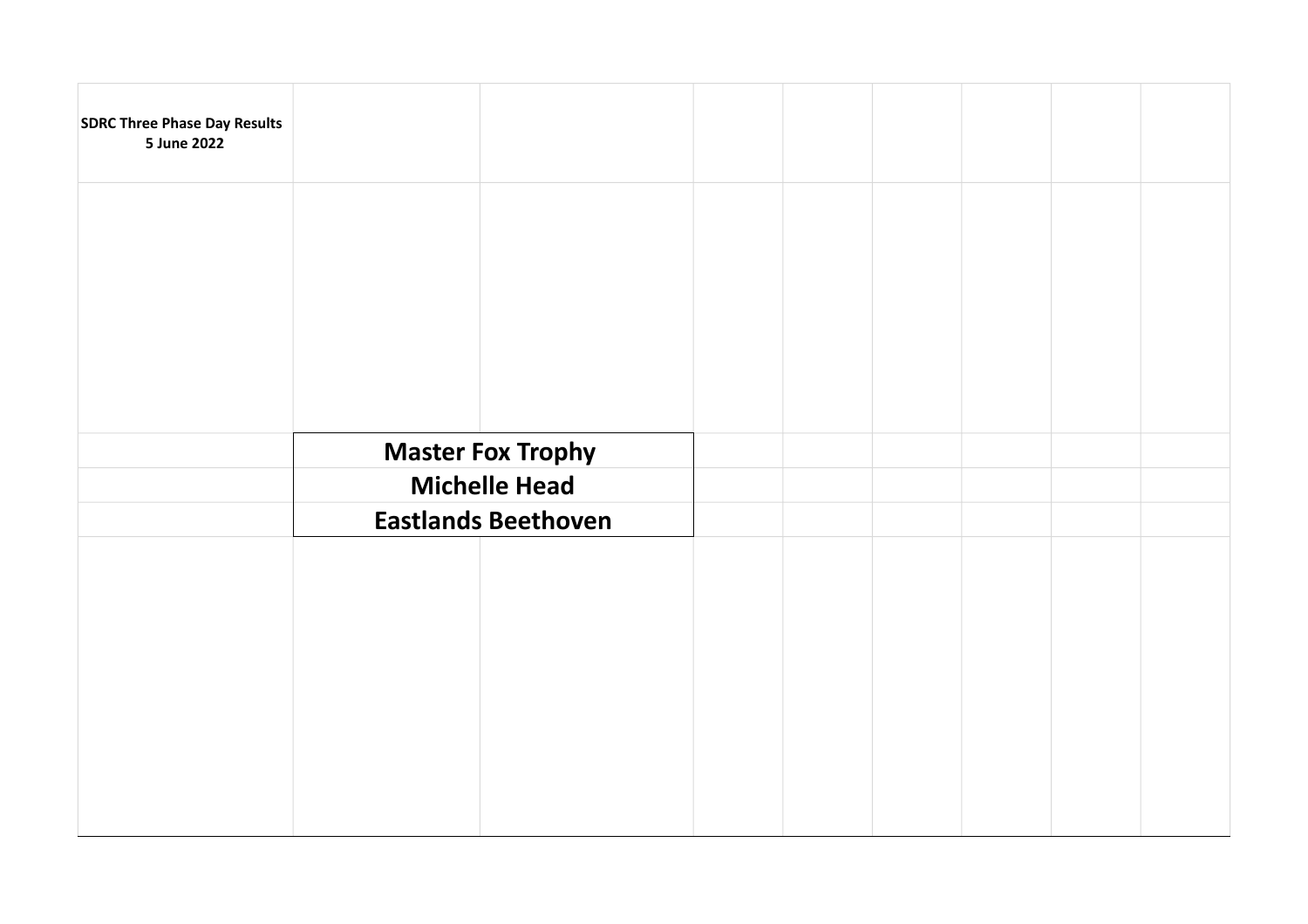| <b>Class Name</b>                               | <b>Rider Name</b>                          | Horse                         | <b>Collectives</b> | <b>Dressage</b> | $\mathsf{S}\mathsf{J}$ | XC     | <b>Total</b> | Place                   |
|-------------------------------------------------|--------------------------------------------|-------------------------------|--------------------|-----------------|------------------------|--------|--------------|-------------------------|
| Class 1 BD Prelim 2 (2016) -<br>60-70cm Jumping | Alexis Marler                              | Castleview Romeo              | 68.0               | 31.56           | 0                      | 14.00  | 45.56        | $\mathbf{1}$            |
|                                                 | Mrs Emma Partridge                         | Rosebran Tim                  | 61.0               | 38.63           | 0                      | 15.20  | 53.83        | $\mathbf{2}$            |
|                                                 | Mrs Jenny Bamsey                           | Chandaem Megan                | 66.0               | 31.90           | 0                      | 55.60  | 87.50        | $\overline{\mathbf{3}}$ |
|                                                 | Mrs Annie Nathan                           | Bryony                        | 65.0               | 32.94           | 0                      | 105.20 | 138.14       | $\vert 4 \vert$         |
|                                                 | Hannah Welsh                               | Ragged Dream                  | 63.0               | 38.45           | 16                     | 98.40  | 152.85       | $\mathbf{5}$            |
|                                                 | Miss Angela Howard-Chapp Amharic Teddy Boy |                               | 67.0               | 32.42           | 20                     | 114.40 | 166.82       | 6 <sup>1</sup>          |
|                                                 | Miss Sarah Wharmby                         | Raffiti (Unnamed on passport) | 58.0               | 41.73           | 16                     | 230.40 | 288.13       |                         |
|                                                 |                                            |                               |                    |                 |                        |        |              |                         |
|                                                 |                                            |                               |                    |                 |                        |        |              |                         |
|                                                 |                                            |                               |                    |                 |                        |        |              |                         |
|                                                 |                                            |                               |                    |                 |                        |        |              |                         |
|                                                 |                                            |                               |                    |                 |                        |        |              |                         |
|                                                 |                                            |                               |                    |                 |                        |        |              |                         |
|                                                 |                                            |                               |                    |                 |                        |        |              |                         |
|                                                 |                                            |                               |                    |                 |                        |        |              |                         |
|                                                 |                                            |                               |                    |                 |                        |        |              |                         |
|                                                 |                                            |                               |                    |                 |                        |        |              |                         |
|                                                 |                                            |                               |                    |                 |                        |        |              |                         |
|                                                 |                                            |                               |                    |                 |                        |        |              |                         |
|                                                 |                                            |                               |                    |                 |                        |        |              |                         |
|                                                 |                                            |                               |                    |                 |                        |        |              |                         |